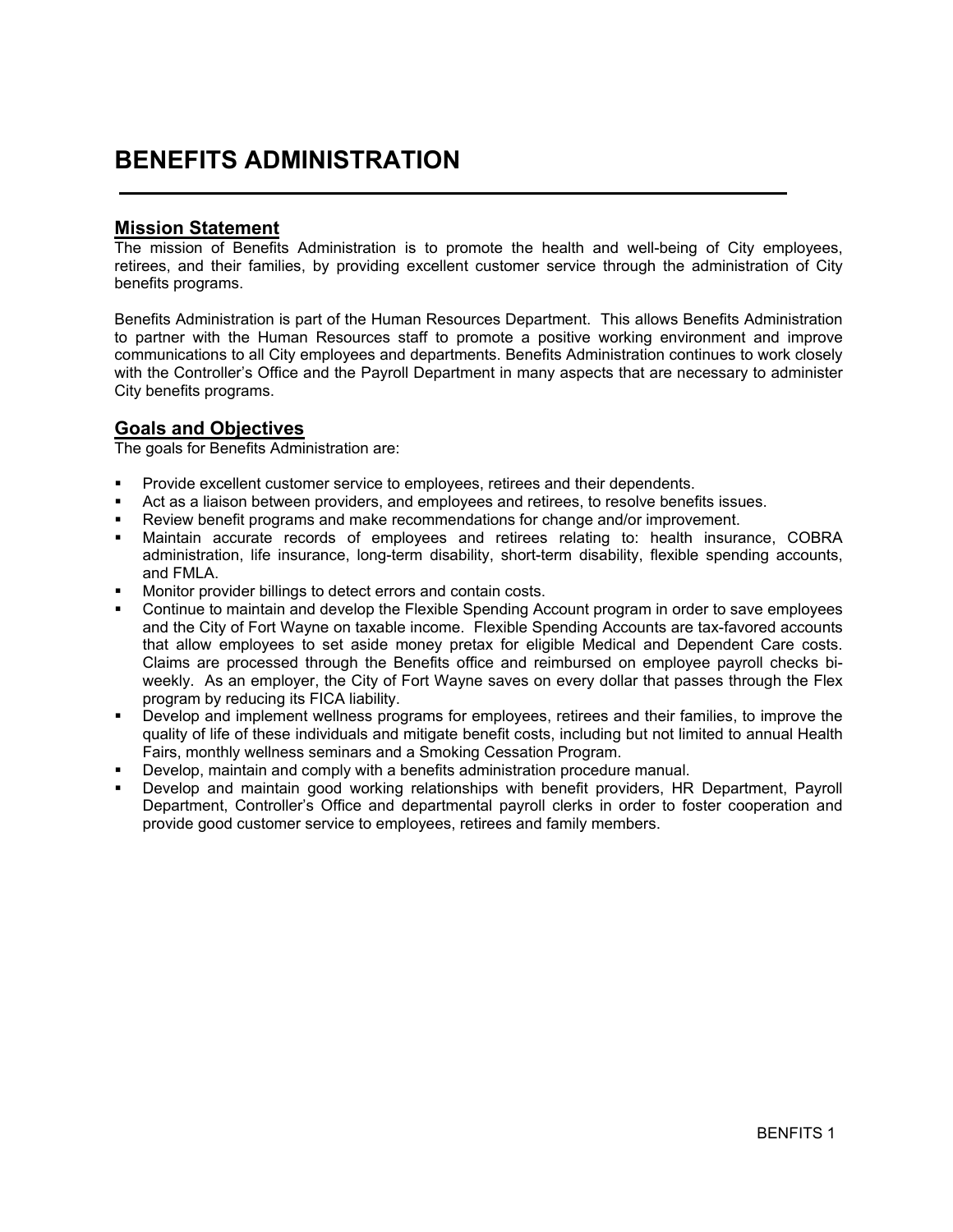# GROUP HEALTH INSURANCE Dept # 0002 2009 BUDGET COMPARISON

|                                     | 2007<br><b>ACTUAL</b>    | 2008 ACTUAL<br><b>THRU</b><br>30-Jun-2008 | 2008 REVISED<br><b>BUDGET</b> | 2009<br><b>SUBMITTED</b> | \$ INCREASE<br>(DECREASE)<br>FROM 2008 APPR | <b>% CHANGE</b><br><b>FROM 2008</b><br><b>APPR</b><br>TO 2009 |
|-------------------------------------|--------------------------|-------------------------------------------|-------------------------------|--------------------------|---------------------------------------------|---------------------------------------------------------------|
| 5111 TOTAL WAGES                    | 95.611                   |                                           | 98.195                        | 104,413                  | 6.218                                       | 6.33%                                                         |
| 5131 PERF - EMPLOYERS SHARE         | 5.787                    |                                           | 6.650                         | 7,338                    | 688                                         |                                                               |
| 5132 FICA                           | 6,322                    |                                           | 7,512                         | 7,988                    | 476                                         |                                                               |
| 5134 LIFE MEDICAL & HEALTH INSURAN  | 17.000                   |                                           | 18,000                        | 18,000                   |                                             |                                                               |
| 5136 UNEMPLOYMENT COMPENSATION      | 95                       |                                           | 98                            | 104                      | 6                                           |                                                               |
| 5137 WORKERS COMP INSURANCE         | 156                      |                                           | 156                           | 166                      | 10                                          |                                                               |
| 513A PERF - EMPLOYEES/PD BY CITY    | 2,778                    |                                           | 2,850                         | 3,036                    | 186                                         |                                                               |
| <b>Total 5100</b>                   | \$127,748                | \$68,640                                  | \$133,461                     | \$141,045                | \$7,584                                     | 5.68%                                                         |
| 5219 OTHER OFFICE SUPPLIES          | 1.075                    |                                           | 1.200                         | 1.200                    |                                             |                                                               |
| 5299 OTHER MATERIALS & SUPPLIES     | 458                      |                                           | 900                           | 900                      | $\overline{a}$                              |                                                               |
| <b>Total 5200</b>                   | \$1,532                  | \$1,315                                   | \$2,100                       | \$2,100                  | \$-                                         | $0.00\%$                                                      |
| 531K SEMINAR FEES                   | 1,165                    |                                           | 2,000                         | 1,500                    | (500)                                       |                                                               |
| 5322 POSTAGE                        | 2,516                    |                                           | 2,200                         | 2,500                    | 300                                         |                                                               |
| 5323 TELEPHONE & TELEGRAPH          | 755                      |                                           | 780                           | 780                      |                                             |                                                               |
| 5324 TRAVEL EXPENSES                | 170                      |                                           | 2,000                         | 1,000                    | (1,000)                                     |                                                               |
| 532L LONG DISTANCE CHARGES          | 19                       |                                           | 60                            | 60                       |                                             |                                                               |
| 5331 PRINTING OTHER THAN OFFC SUPPL | 1.423                    |                                           | 3,250                         | 2,250                    | (1,000)                                     |                                                               |
| 5342 LIABILITY INSURANCE            | 82                       |                                           | 121                           | 150                      | 29                                          |                                                               |
| 5369 CONTRACTED SERVICE             | 28,233                   |                                           | 44,000                        | 44,000                   |                                             |                                                               |
| 5374 OTHER EQUIPMENT RENTAL         | 1,260                    |                                           | 1,260                         | 1,260                    |                                             |                                                               |
| 5391 SUBSCRIPTIONS AND DUES         | 413                      |                                           | 800                           | 800                      |                                             |                                                               |
| <b>Total 5300</b>                   | \$36,036                 | \$10,362                                  | \$56,471                      | \$54,300                 | (\$2,171)                                   | $-3.84%$                                                      |
| 5443 PURCHASE OF OFFICE EQUIPMENT   | $\overline{\phantom{a}}$ |                                           | 250                           | $\blacksquare$           | (250)                                       |                                                               |
| <b>Total 5400</b>                   | \$-                      | \$-                                       | \$250                         | \$-                      | (\$250)                                     | $-100.00\%$                                                   |
| <b>Total</b>                        | \$165,317                | \$80,317                                  | \$192,282                     | \$197,445                | \$5,163                                     | 2.69%                                                         |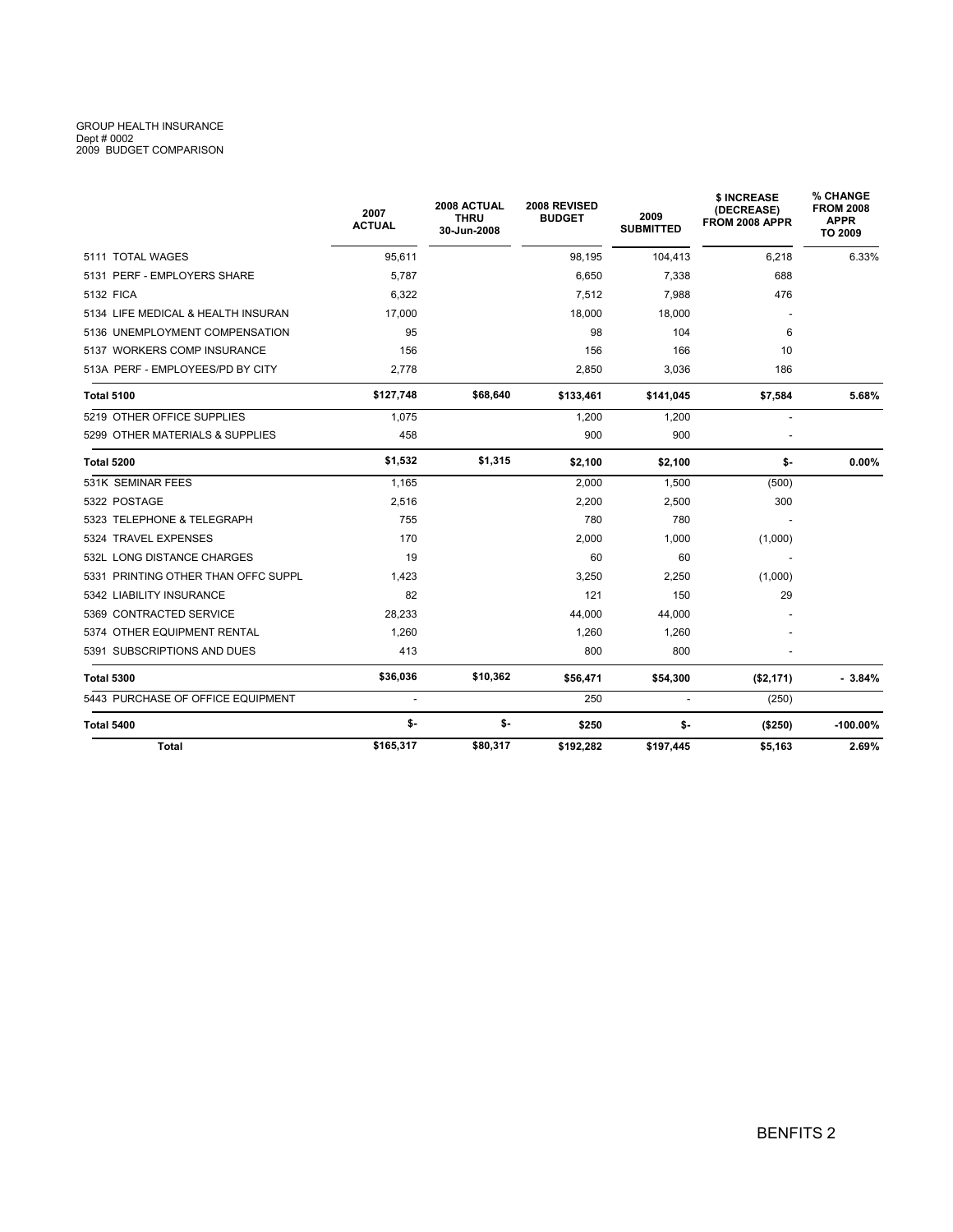| Benefits 2009-2013 Capital Improvement Program |                                               |                             |                                      |                         |                               |                          |      |  |  |  |  |
|------------------------------------------------|-----------------------------------------------|-----------------------------|--------------------------------------|-------------------------|-------------------------------|--------------------------|------|--|--|--|--|
|                                                | <b>FUNDING SOURCE CODE:</b>                   | <b>GRP-Grant Pending</b>    |                                      |                         | PT-Property Tax               |                          |      |  |  |  |  |
|                                                | <b>CC-Cumulative Capital Fund</b>             | LE-Lease                    |                                      | <b>RB-Revenue Bond</b>  |                               |                          |      |  |  |  |  |
|                                                | <b>CDBG-Community Development Block Grant</b> | InfraBd-Infrastructure Bond |                                      | ST-State Source         |                               |                          |      |  |  |  |  |
|                                                | CEDIT-Co. Economic Development Income Tax     |                             | <b>LRS-Local Roads &amp; Streets</b> |                         | <b>SU-Sewer Utility</b>       |                          |      |  |  |  |  |
|                                                | <b>CO-County Source</b>                       | MISC-Miscellaneous          |                                      |                         | <b>SWU-Stormwater Utility</b> |                          |      |  |  |  |  |
|                                                | FED-Federal Source                            |                             | MVH-Motor Vehicle Highway            |                         | TIF-Tax Increment Financing   |                          |      |  |  |  |  |
|                                                | GOB-General Obligation Bond                   |                             | PCBF-Park Cumulative Bldg. Fund      |                         | UF-User Fee                   |                          |      |  |  |  |  |
|                                                | <b>GRA-Grant Approved</b>                     | <b>PS-Private Source</b>    |                                      | <b>WU-Water Utility</b> |                               |                          |      |  |  |  |  |
| Item #                                         | <b>Project Title &amp; Description</b>        | <b>Funding</b>              |                                      |                         | <b>Expenditure</b>            |                          |      |  |  |  |  |
|                                                |                                               | <b>Source</b>               | 2009                                 | 2010                    | 2011                          | 2012                     | 2013 |  |  |  |  |
|                                                | Computers                                     | <b>MISC</b>                 | 2,000                                |                         | 2,000                         | <b>.</b>                 |      |  |  |  |  |
| っ                                              | <b>Printers</b>                               |                             | $\overline{\phantom{0}}$             | 900                     |                               | $\overline{\phantom{a}}$ |      |  |  |  |  |
| <b>TOTAL</b>                                   |                                               | 2,000                       | 900                                  | 2.000                   |                               |                          |      |  |  |  |  |

1. Replacement of computers: computers to be replaced according to City guidelines

2. Replacement of printer: printers to be replaced according to City guidelines.